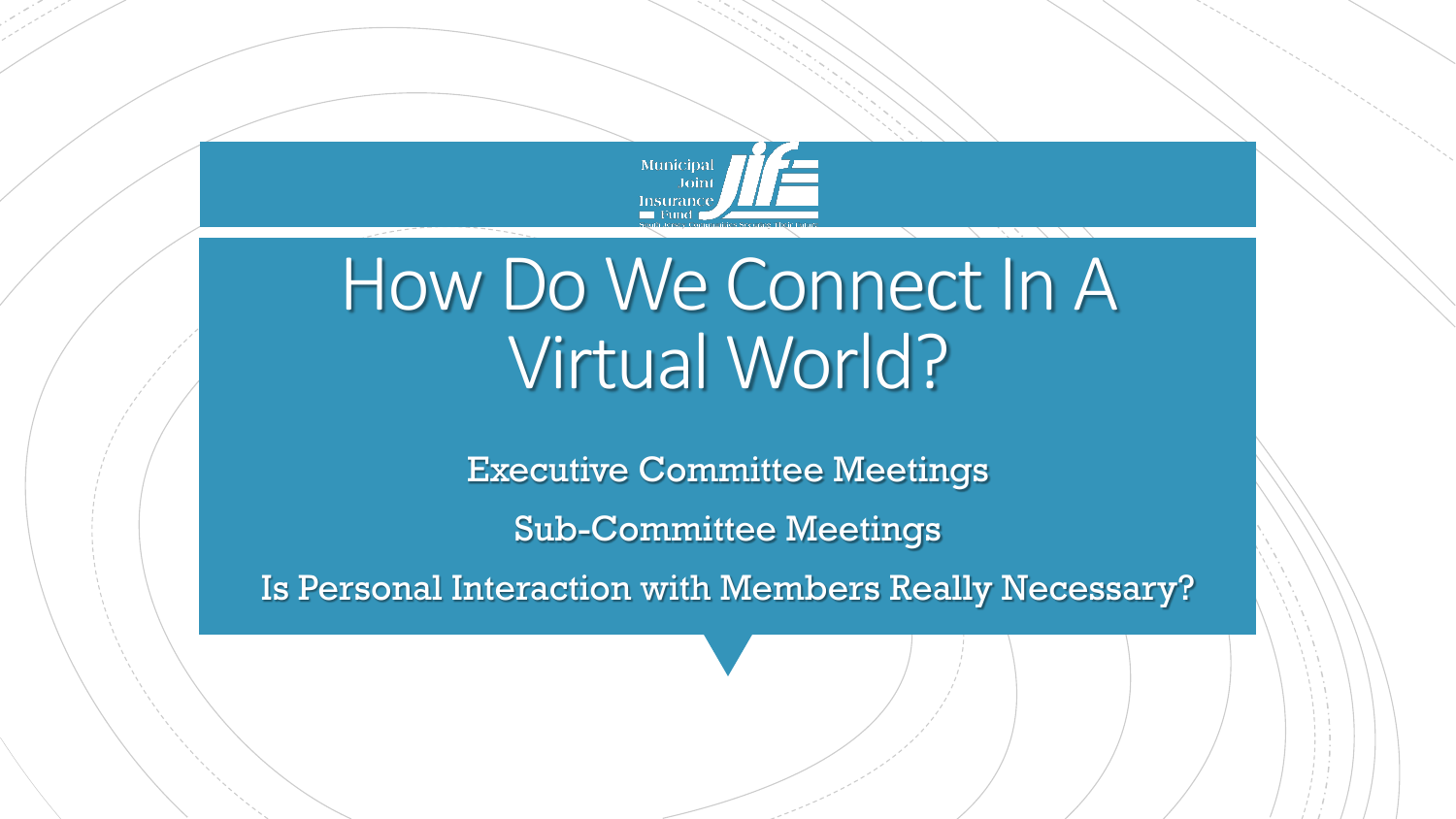# What Has Made The JIF Successful?

- Member Engagement
- Formal Adoption of Programs
- High Level of Member Participation
- **Communication/Responsiveness**
- Interaction with Fellow Members
- Direct Access to Fund Professionals
- Guidance and Support
- Transparency
- Accountability
- Sense of Ownership

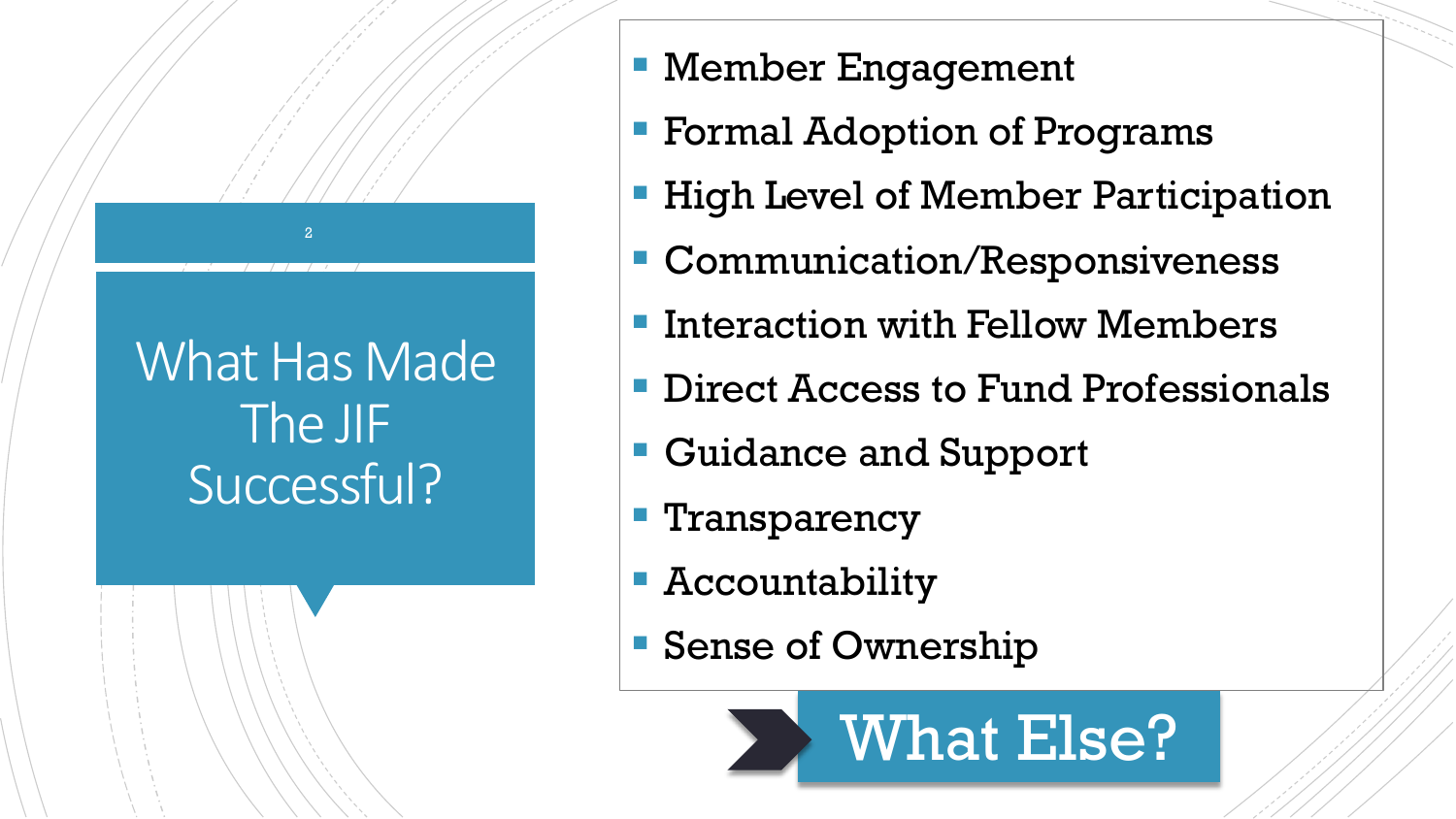#### Member Buy In to the JIF Programs

# Member Engagement

- Claims
- Safety
- Risk Management
- Wellness
- Cyber
- EPL/POL
- **Training**

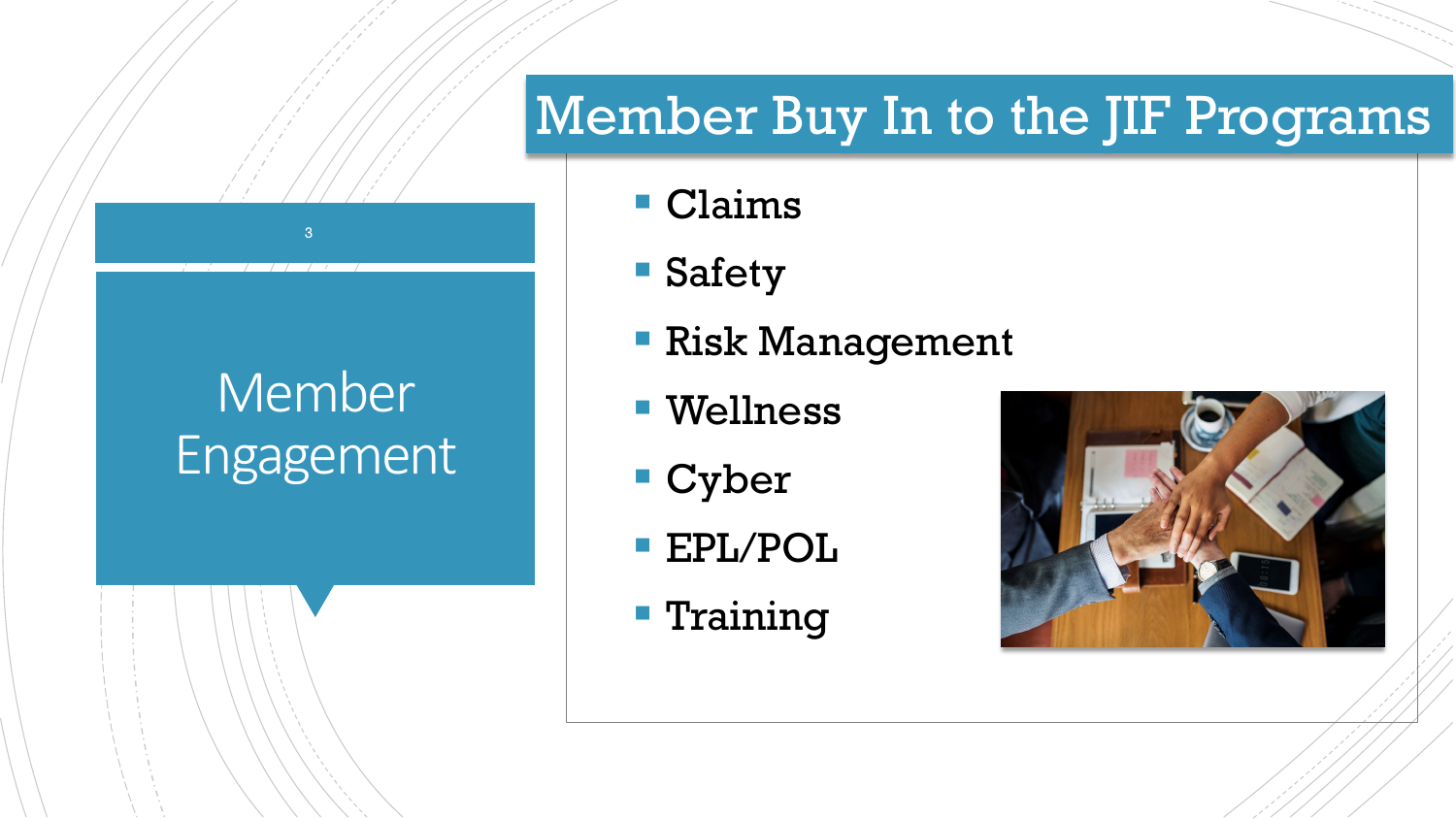# Formal Adoption of JIF Programs

- Safety Policy
- Safety Incentive Program
- Wellness Policy
- Tort Claims Form
- Appointment of:
	- **Fund Commissioner**
	- **Safety Coordinator**
	- Claims Coordinator
	- Wellness Coordinator
- EPL Personnel Manual Adoption
- Cyber Programs

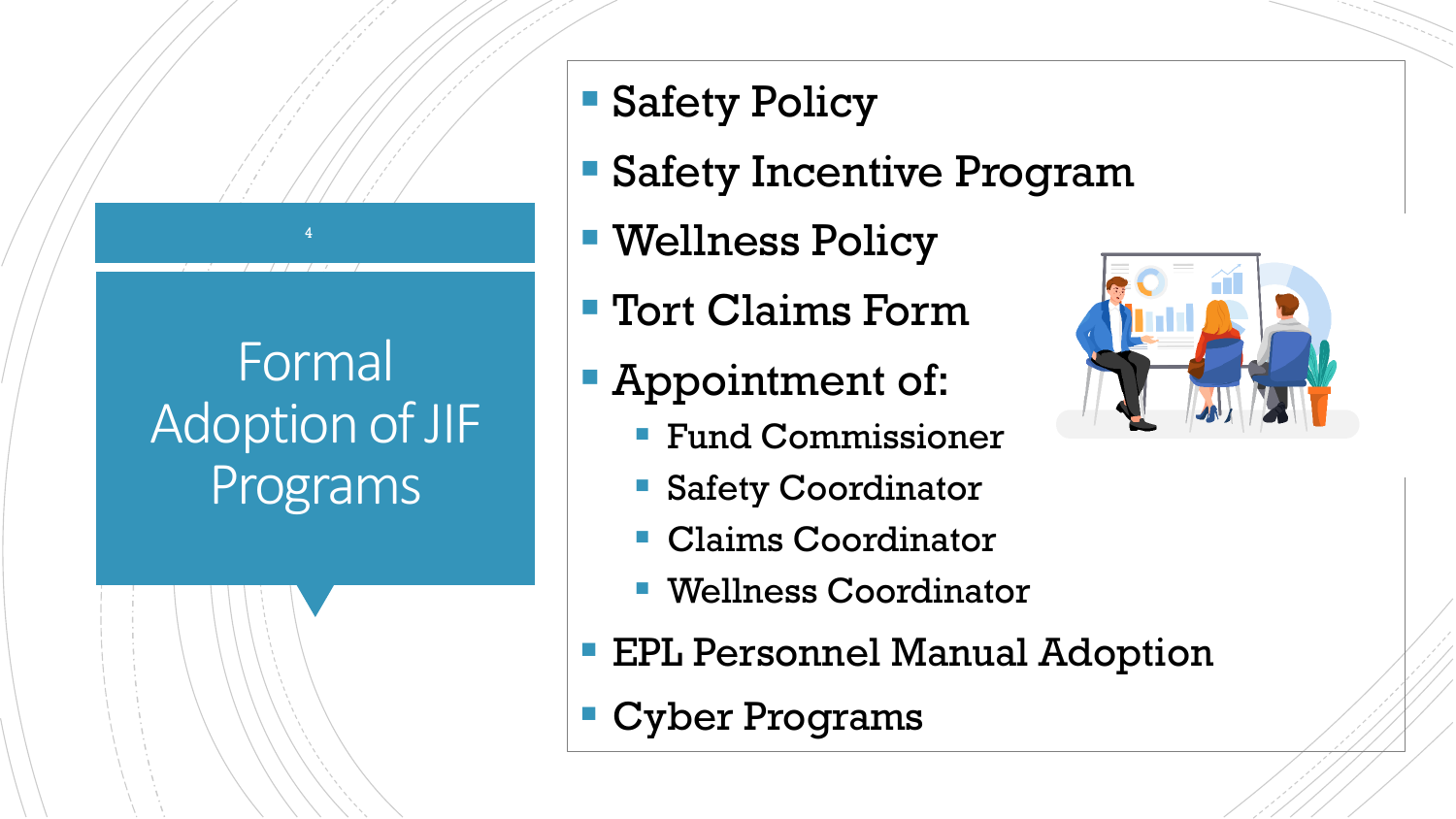#### Monthly JIF Meetings – 80% Attendance

- Sub-Committee Meetings High level of participation
	- Training Programs
		- **Regional Training**
		- MSI had highest level of participation in 2021
	- Retreats

High Level of

5

**Member** 

Participation

- Seminars
	- Police Risk Management Seminar
	- Lifeguard Symposium
	- SAM Webinars
	- Managerial and Supervisory Seminars
	- Elected Officials Seminars
	- Land Use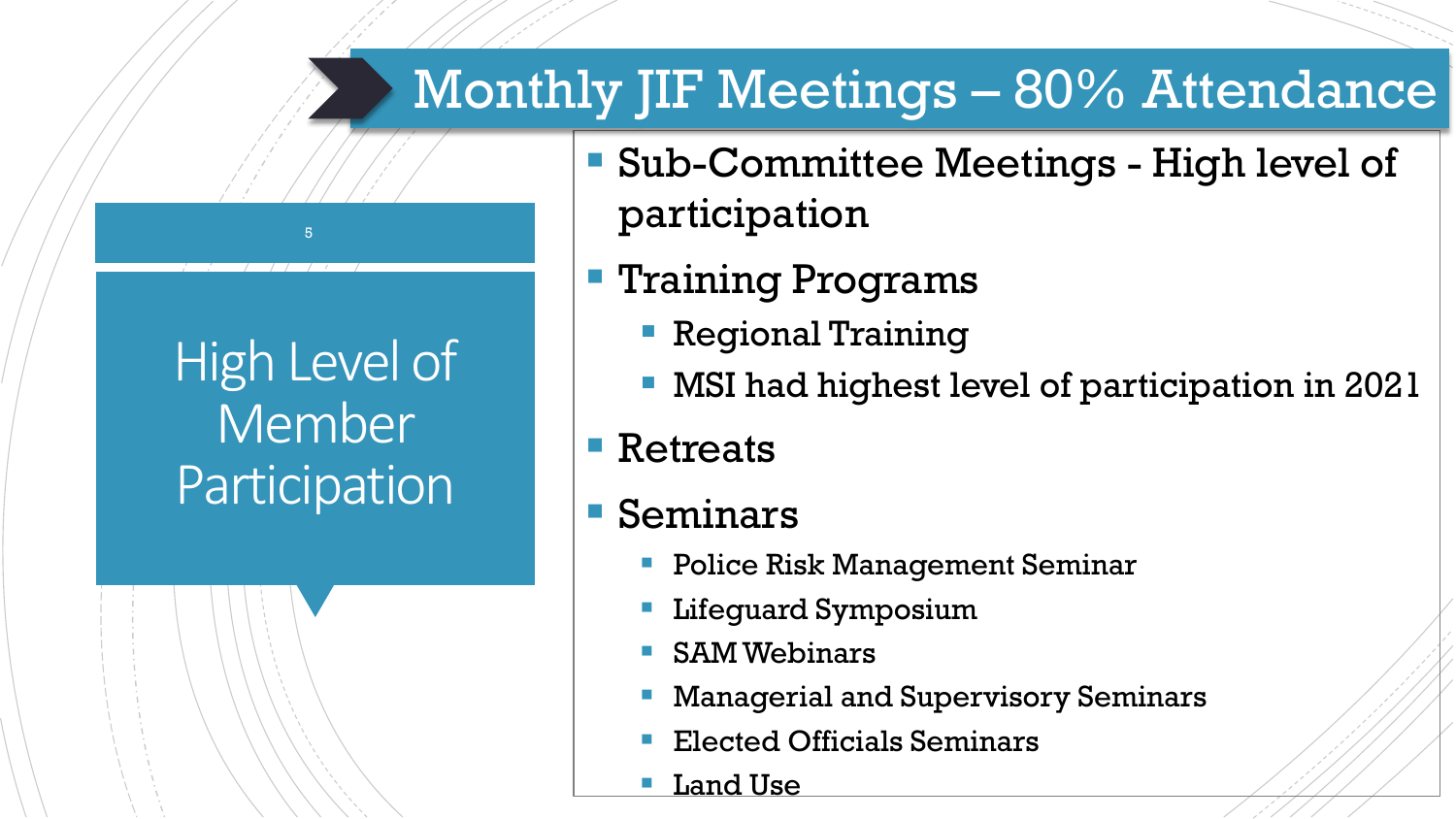# Communication & Responsiveness

- Annual Report
- Safety/L.E. Bulletins
- **Legal Updates**
- Coverage Questions
- Risk Management Issues
- **Personal Visits**



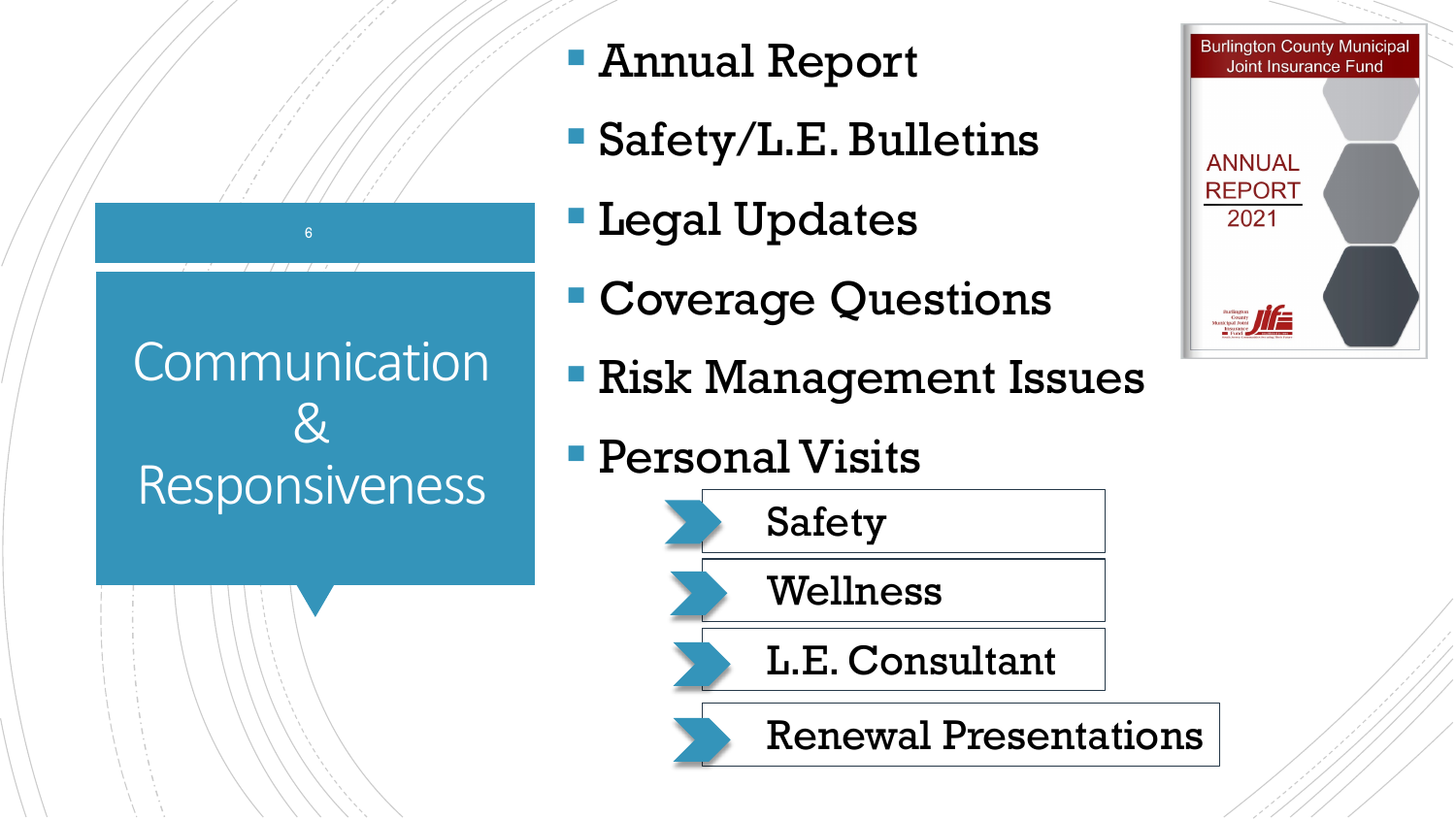#### Interaction with Fellow Members

7

- Sharing information and ideas
- Collaborate and build relationships outside of JIF
- **Lessons from Losses**
- Inter-local Service
	- Agreements



Service on Sub-Committees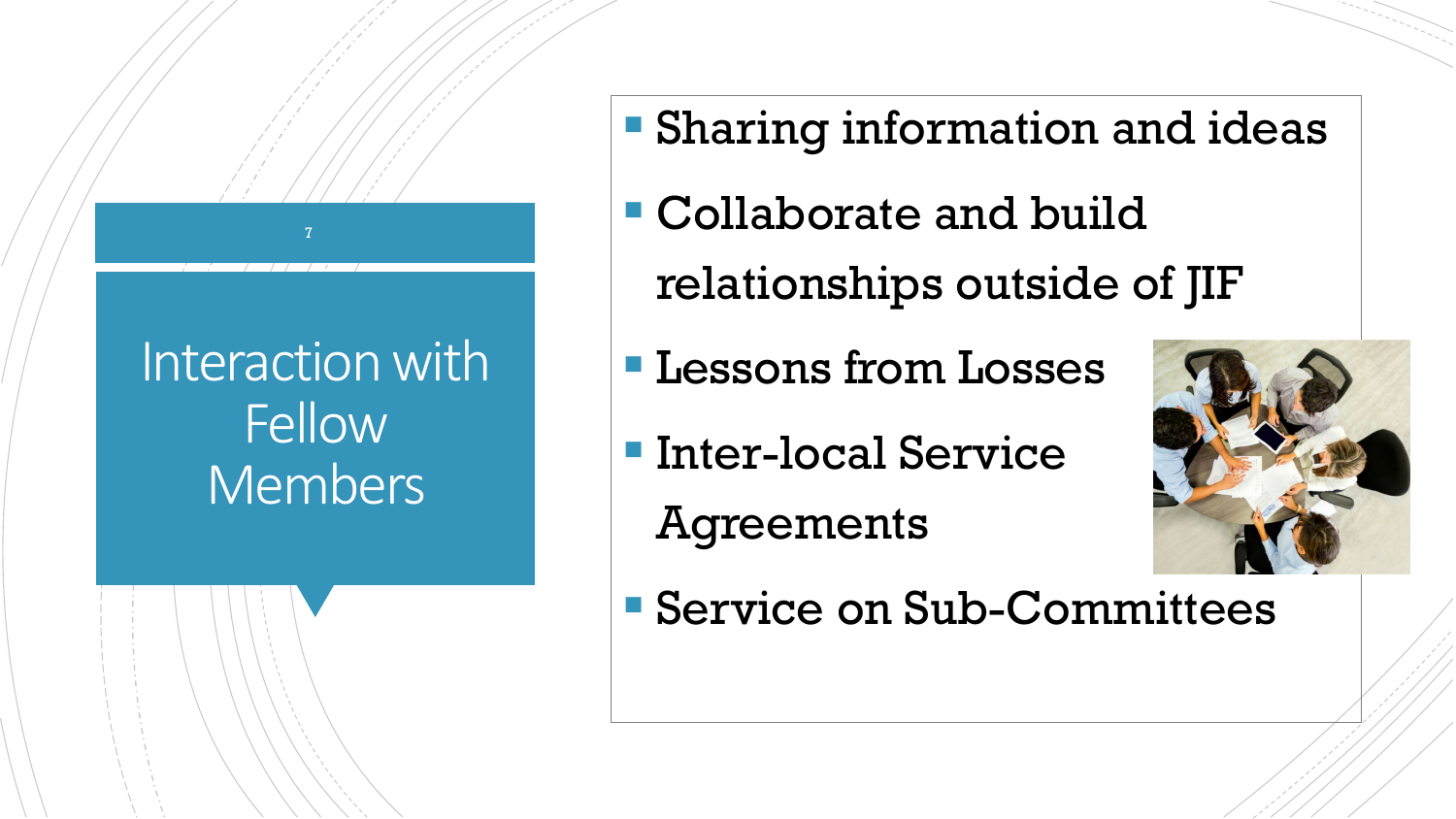# Direct Access To Fund Professionals

8

#### **David DeWeese, Esquire**

- **Responds to legal issues (EPL Helpline)**
- Rob Garish & John Saville/J. A. Montgomery
	- Available to address emergent issues
- Qual-Lynx
	- **First name basis with adjusters**
- A J Gallagher/RPA
	- Responds to risk management and coverage questions
- Risk Management Consultants
	- Role expanded beyond that of insurance agent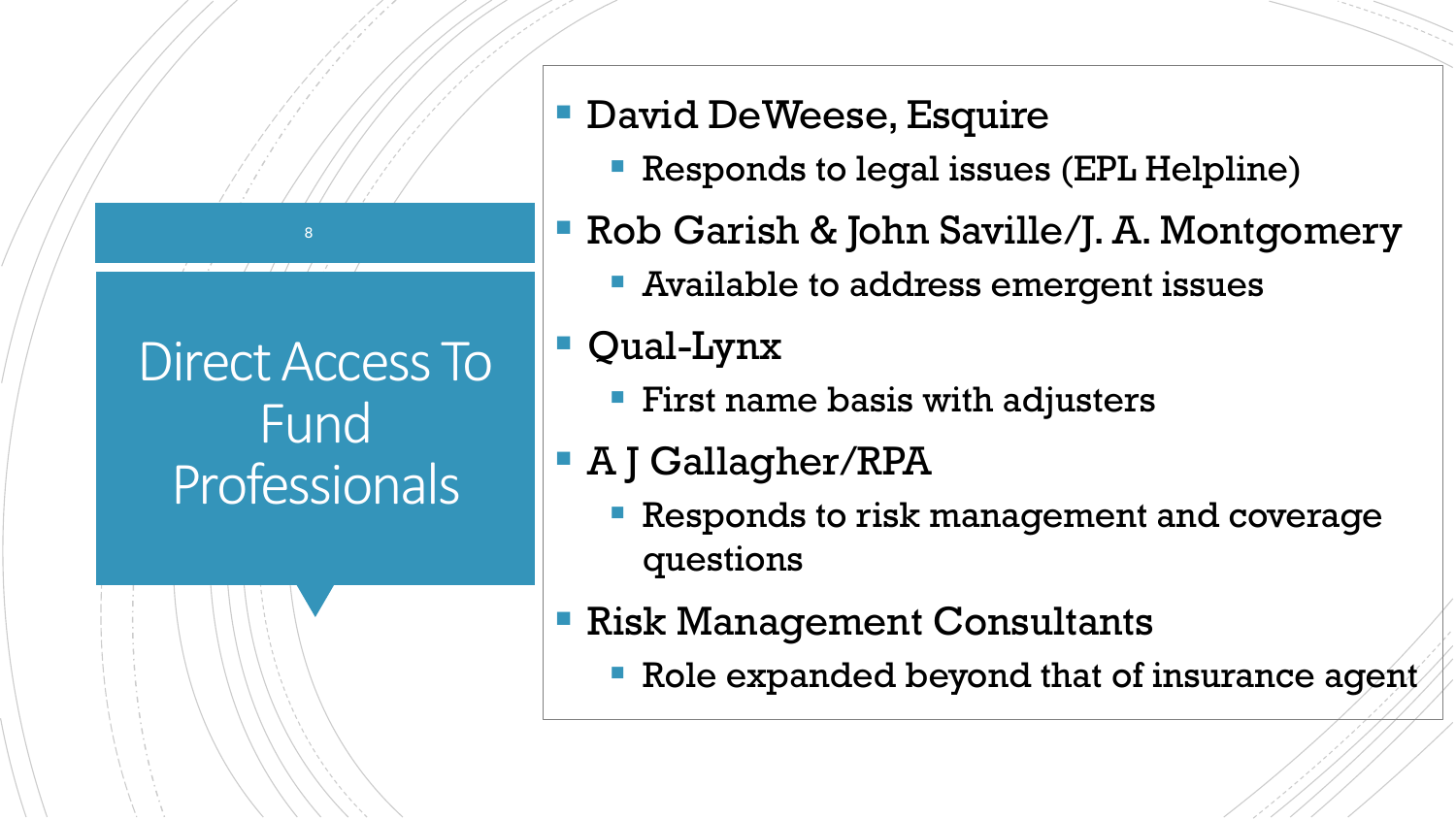#### Guidance and **Support**

- Certificate of Insurance Guidelines
- Model Contractual Agreements
	- Hold Harmless
	- **Indemnification**
- Roadmaps
	- Claims
	- **OPRA**
	- **Cyber Incidents**
- Management of Special Events

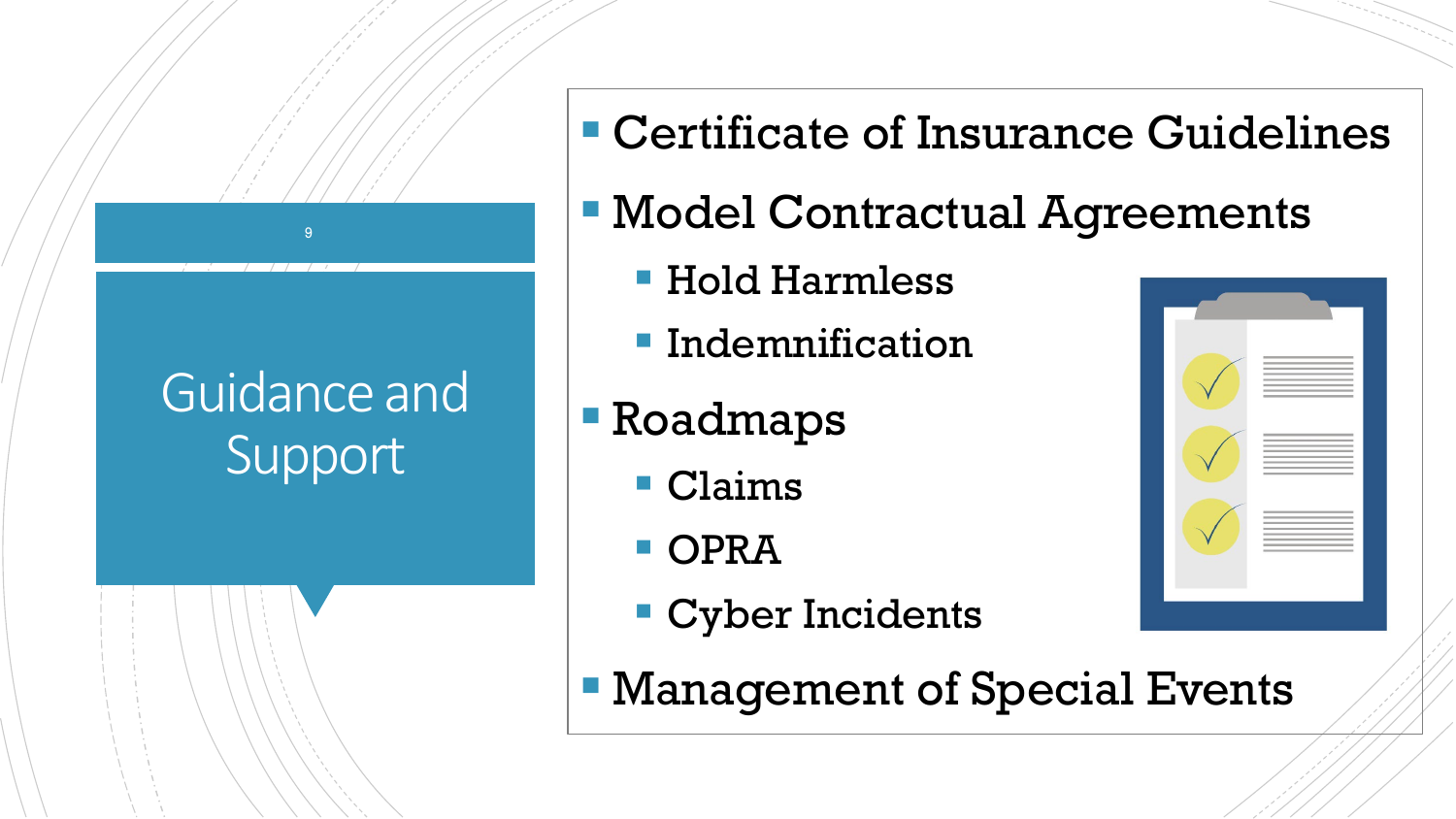

#### **IF Website**

- Financial Reports
- Fund Professional Reports

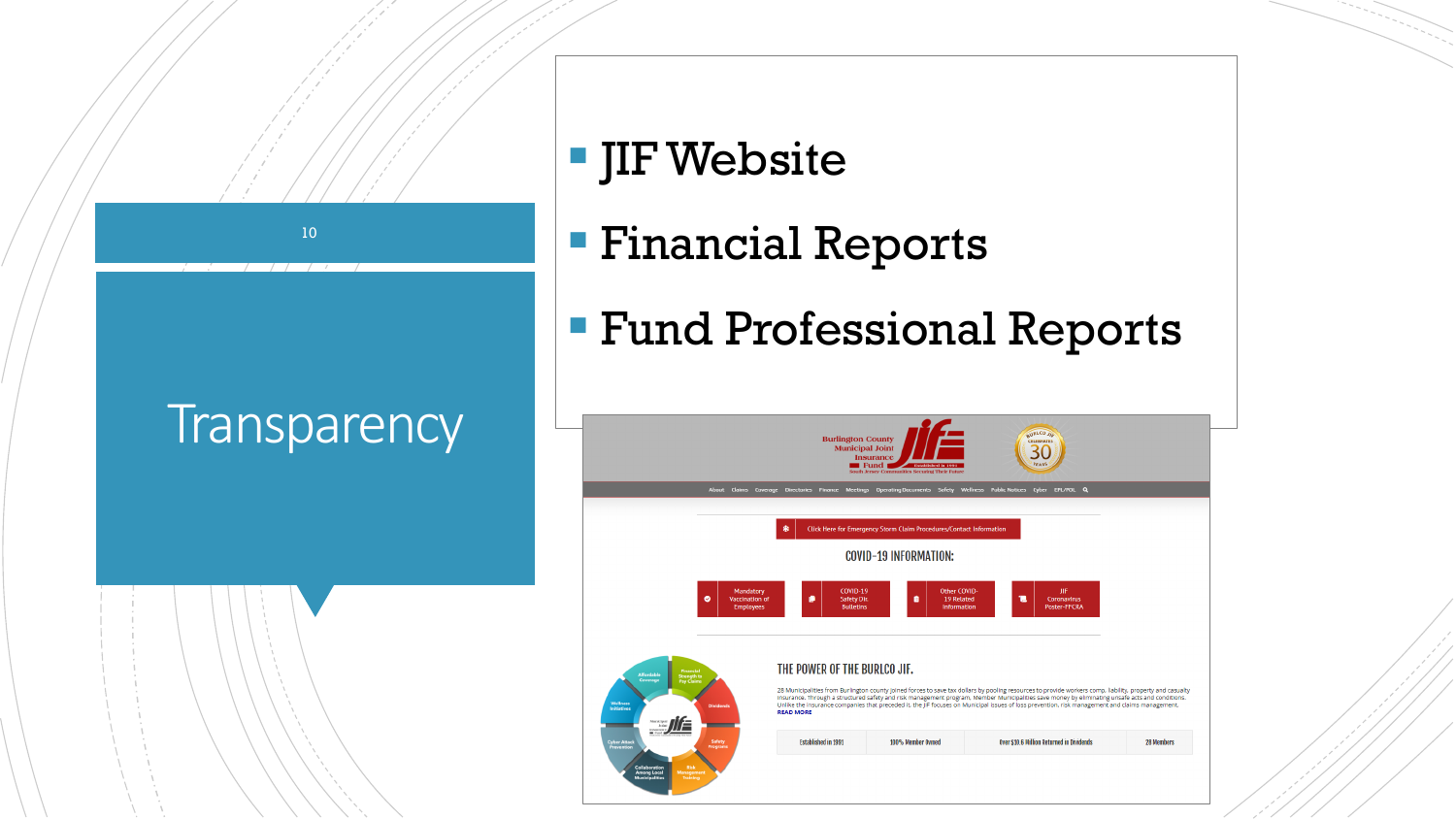# Accountability

11

#### Annual Audit

- Annual Report
- **Executive Director's Report**
- Stream of Information:
	- **Executive Committee Meetings**
	- Sub-Committee Meetings

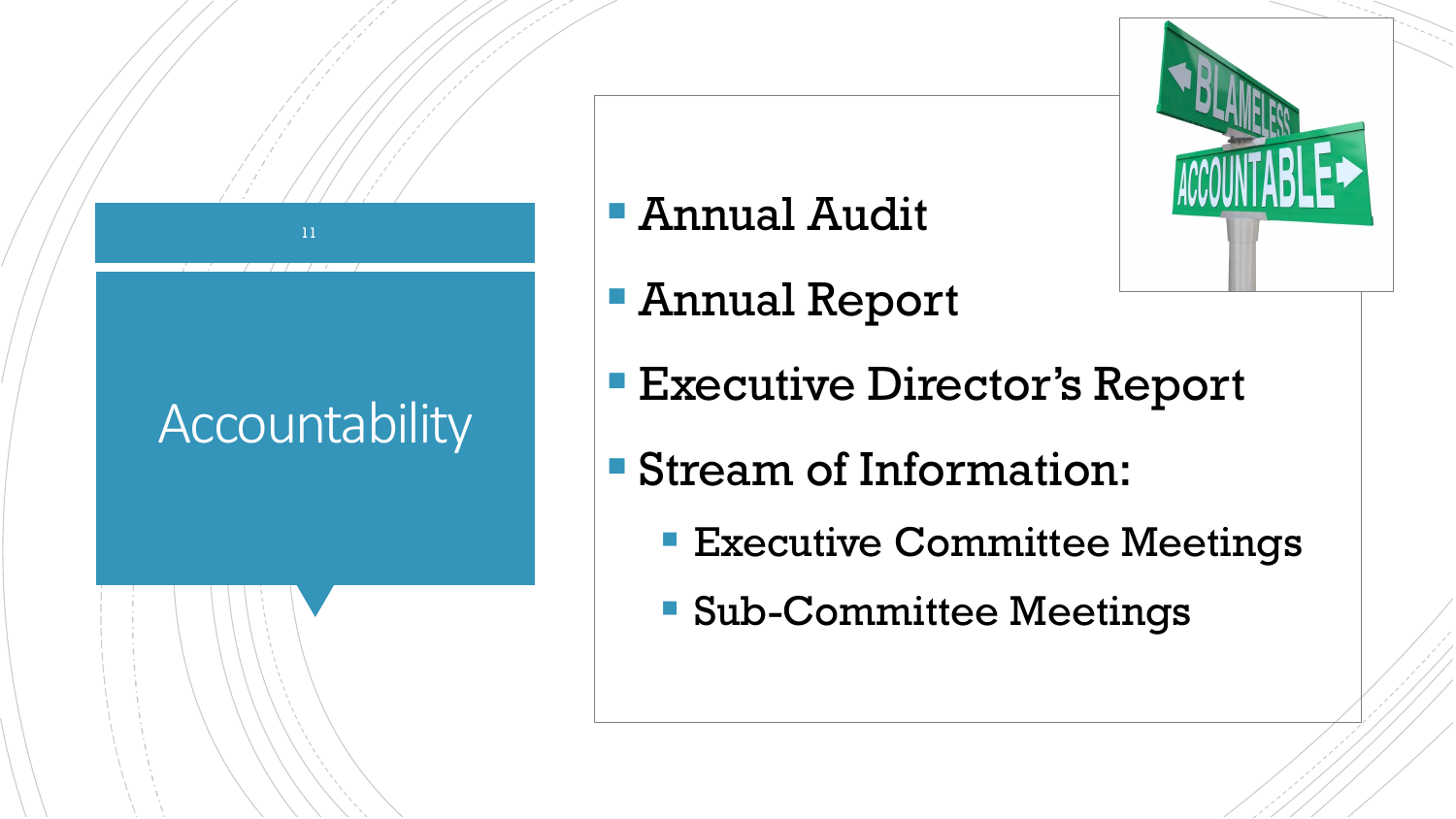

- **Executive Committee Elected by** Membership
- Sub-Committees Select and Evaluate Service Providers
- Your Finance Committee Sets:
	- **Budget**
	- **Assessment Allocation**
	- Surplus Distribution

Member Driven Policies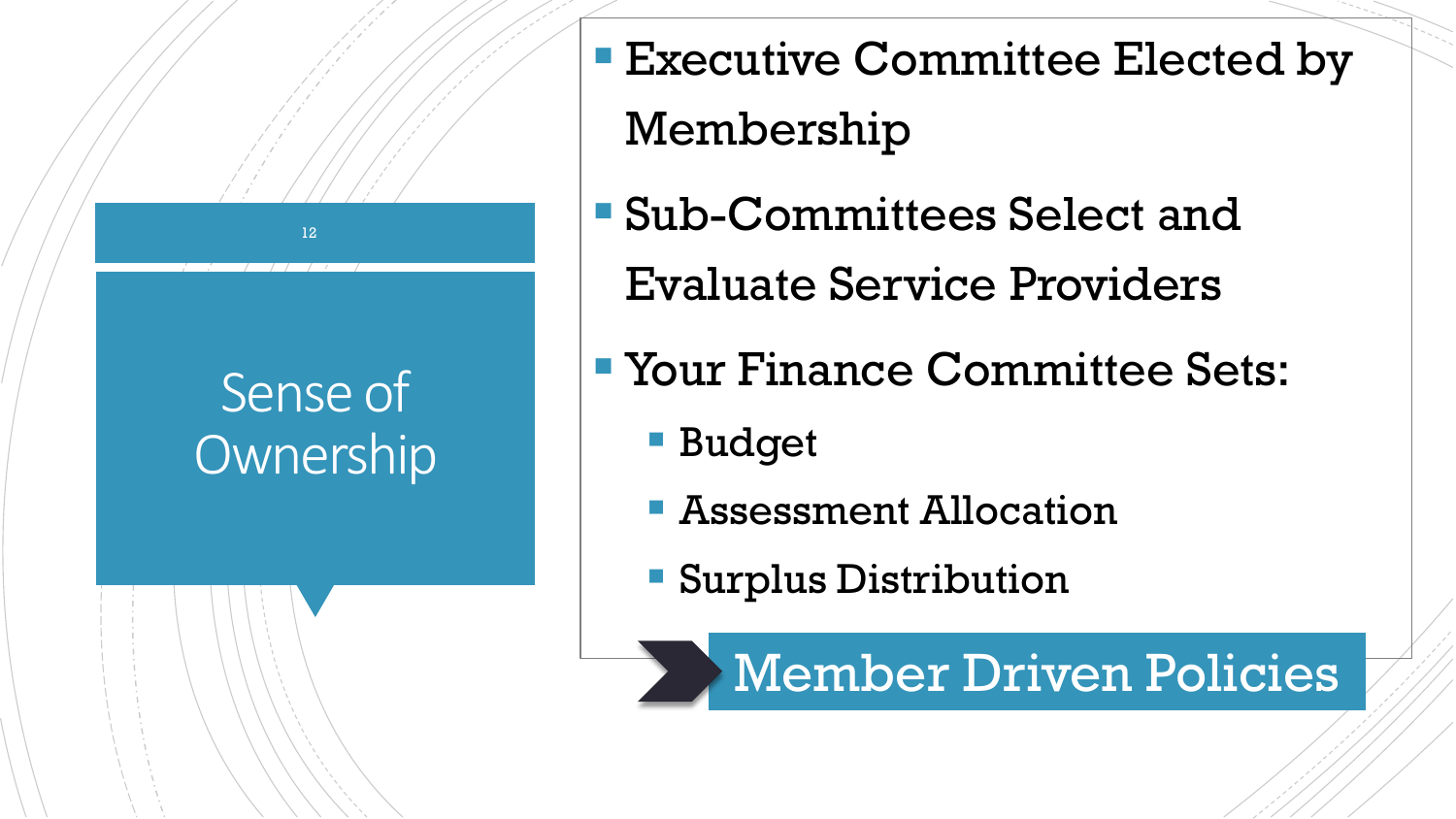

- Reduced Time Out of Office
- Less Travel and Reduced Gas Consumption
- Greater Opportunity for Member Attendance
- **Better Environmental Impact** (Paper)